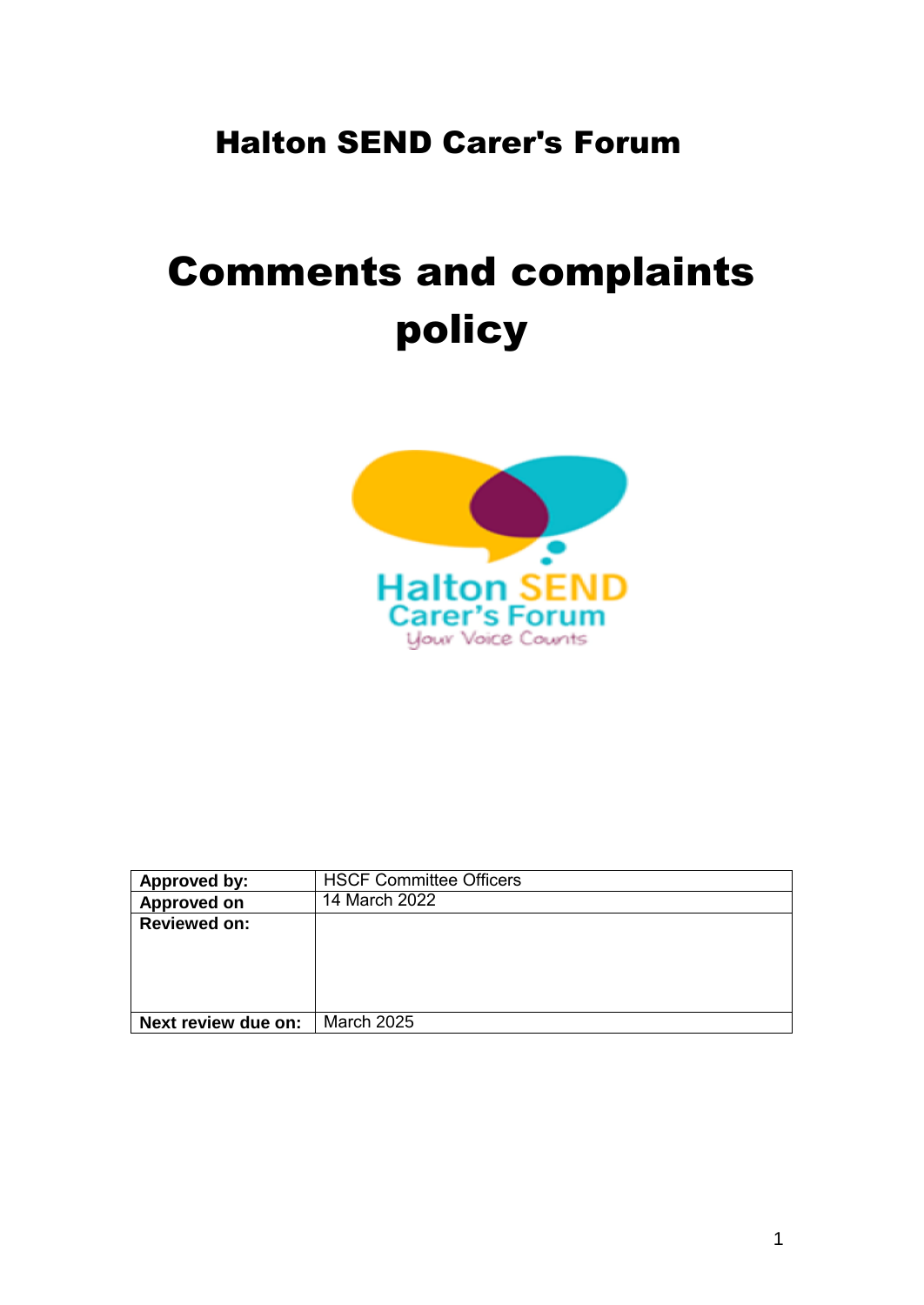# STATEMENT OF INTENT

Halton Send Carer's Forum (HSCF) provides information and support to parent carers of children and young people with disabilities and special educational needs, and to professionals who work with those families in Halton.

We welcome suggestions and feedback from our users to help us maintain and improve our services. We set out below how you can help us do this.

It should be noted this Policy refers to comments and complaints from outside of HSCF. Any members of staff or volunteers who have concerns should refer to the Staff Grievance and Disciplinary Procedures in the first instance.

### MAKING COMMENTS AND SUGGESTIONS

If you wish to make suggestions or comments on any aspect of HSCF, you can either speak to an officer of the forum or write to HSCF.

All suggestions and comments are recorded, reviewed regularly by the forum Chair Person, and responded to where appropriate.

# MAKING A COMPLAINT

### **Informal complaints**

You can make an informal complaint to a forum officer at any time. The person you speak to will try to resolve it immediately.

If you then feel that your informal complaint has not been satisfactorily resolved, you can make a formal complaint.

#### **Formal complaints**

You can make a formal written complaint at any time. However, to make the best use of our organisation's limited resources, we will only investigate complaints about our current services, or incidents occurring in the six months prior to the date of the complaint, except in very exceptional circumstances.

You should write to the Chair at the following address: Email: [Haltonsendcarersforum@gmail.com](mailto:enquiries@sheffieldparentcarerforum.org.uk) Post: Halton Send Carers Forum, Office 2, 9 Foxbank Close,Widnes,Cheshire,WA8 9DP.

We will write to you within 10 working days to let you know we have received your complaint. The Chair will investigate your complaint and respond within 28 working days. We will advise you how to appeal if you are still not satisfied.

# **Appealing a Formal Complaint**

If the complaint is not resolved to your satisfaction, you can request a review by writing to: